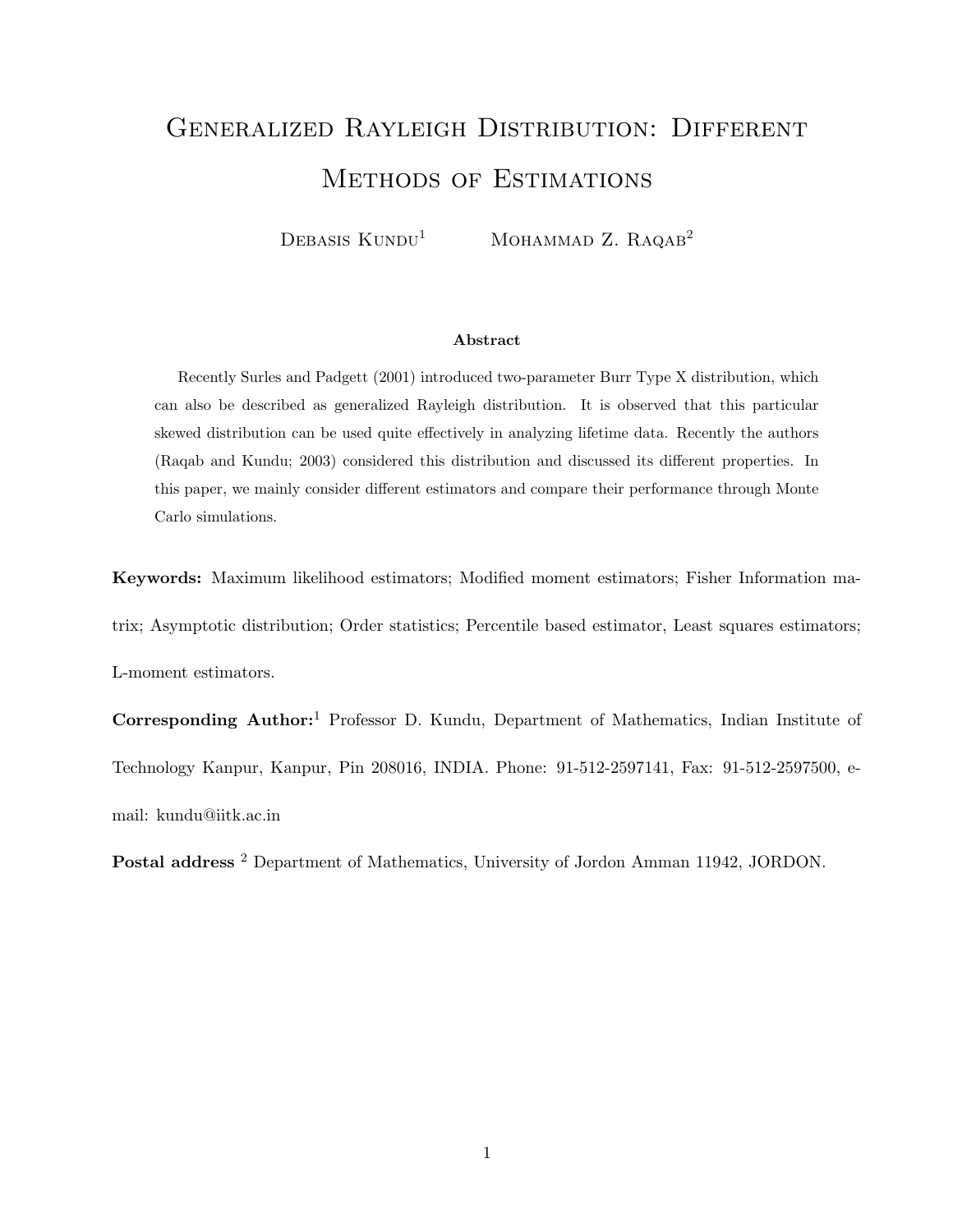#### 1 INTRODUCTION

Burr (1942) introduced twelve different forms of cumulative distribution functions for modeling lifetime data. Among those distributions, Burr Type X and Burr Type XII are the most popular ones. Several authors consider different aspects of the Burr Type X and Burr Type XII distributions, see for example Ahmad, Fakhry and Jaheen (1997), Jaheen (1995, 1996), Raqab (1998), Rodriguez (1977), Sartawi and Abu-Salih (1991), Surles and Padgett (1998) and Wongo (1993). For an excellent review for the two distributions the readers are refereed to Johnson, Kotz and Balakrishnan (1995).

Recently, Surles and Padgett (2001) (see also Surles and Padgett; 2004) introduced two-parameter Burr Type X distribution and correctly named as the generalized Rayleigh distribution. Note that the two-parameter generalized Rayleigh distribution is a particular member of the generalized Weibull distribution, originally proposed by Mudholkar and Srivastava (1993), see also Mudholkar, Srivastava and Freimer (1995). In this paper, we also prefer to call the two-parameter Burr Type X distribution as the generalized Rayleigh (GR) distribution. For  $\alpha > 0$  and  $\lambda > 0$ , the two-parameter GR distribution has the distribution function;

$$
F(x; \alpha, \lambda) = \left(1 - e^{-(\lambda x)^2}\right)^{\alpha}; \quad x > 0.
$$

Therefore, GR distribution has the density function

$$
f(x; \alpha, \lambda) = 2\alpha\lambda^2 x e^{-(\lambda x)^2} \left(1 - e^{-(\lambda x)^2}\right)^{\alpha - 1}; \quad x > 0,
$$

the survival function

$$
S(x; \alpha, \lambda) = 1 - \left(1 - e^{-(\lambda x)^2}\right)^{\alpha} \quad x > 0,
$$

and the hazard function

$$
h(x; \alpha, \lambda) = \frac{2\alpha\lambda^2 x e^{-(\lambda x)^2} \left(1 - e^{-(\lambda x)^2}\right)^{\alpha - 1}}{1 - \left(1 - e^{-(\lambda x)^2}\right)^{\alpha}}.
$$

Here  $\alpha$  and  $\lambda$  are the shape and scale parameters respectively. The two-parameter GR distribution will be denoted by  $GR(\alpha, \lambda)$ . It is observed by the authors (Raqab and Kundu; 2003) that for  $\alpha \leq \frac{1}{2}$  $\frac{1}{2}$ , the probability density function (PDF) of a GR distribution is a decreasing function and it is a right skewed unimodal function for  $\alpha > \frac{1}{2}$  $\frac{1}{2}$ . Different forms of the density functions can be found in Raqab and Kundu (2003). It is also observed that the hazard function of a GR distribution can be either bathtub type or an increasing function, depending on the shape parameter  $\alpha$ . For  $\alpha \leq \frac{1}{2}$  $\frac{1}{2}$ , the hazard function of  $GR(\alpha, \lambda)$  is bathtub type and for  $\alpha > \frac{1}{2}$  $\frac{1}{2}$ , it has an increasing hazard function. Surles and Padgett (2001) showed that the two-parameter GR distribution can be used quite effectively in modeling strength data and also modeling general lifetime data.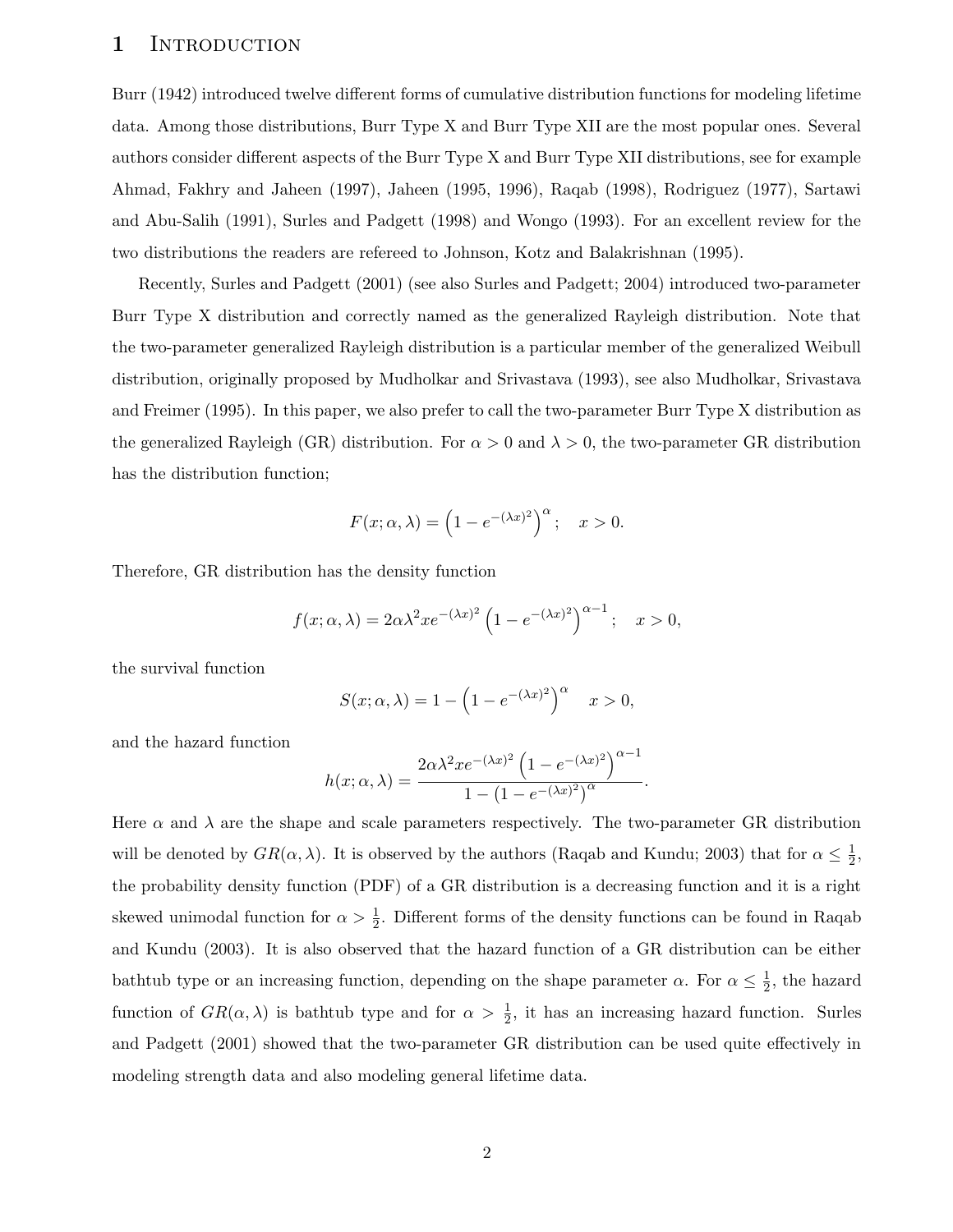The main aim of this paper is to consider different estimators and study how the estimators of the different unknown parameter/ parameters behave for different sample sizes and for different parameter values. We mainly compare, the maximum likelihood estimators, the modified moment estimators, estimators based on percentiles, least squares estimators, weighted least squares estimators and the modified L-moment estimators by using extensive simulation techniques.

The rest of the paper is organized as follows. In Section 2, we briefly describe the MLE's and their implementations. In Sections 3 to 6, we describe other methods. Simulation results and discussions are provided in Section 7.

# 2 MAXIMUM LIKELIHOOD ESTIMATORS:

In this section we consider the maximum likelihood estimators (MLE's) of  $GR(\alpha, \lambda)$ . First we consider the case when both  $\alpha$  and  $\lambda$  are unknown. Let  $x_1, \ldots, x_n$  be a random sample of size n from  $GR(\alpha, \lambda)$ , then the log-likelihood function  $L(\alpha, \lambda)$  can be written as;

$$
L(\alpha, \lambda) = C + n \ln \alpha + 2n \ln \lambda + \sum_{i=1}^{n} \ln x_i - \lambda^2 \sum_{i=1}^{n} x_i^2 + (\alpha - 1) \sum_{i=1}^{n} \ln \left( 1 - e^{-(\lambda x)^2} \right).
$$
 (1)

The normal equations become;

$$
\frac{\partial L}{\partial \alpha} = \frac{n}{\alpha} + \sum_{i=1}^{n} \ln \left( 1 - e^{-(\lambda x)^2} \right) = 0,\tag{2}
$$

$$
\frac{\partial L}{\partial \lambda} = \frac{2n}{\lambda} - 2\lambda \sum_{i=1}^{n} x_i^2 + 2\lambda(\alpha - 1) \sum_{i=1}^{n} \frac{x_i^2 e^{-(\lambda x_i)^2}}{1 - e^{-(\lambda x)^2}} = 0.
$$
 (3)

From (2), we obtain the MLE of  $\alpha$  as a function of  $\lambda$ , say  $\hat{\alpha}(\lambda)$ , as

$$
\hat{\alpha}(\lambda) = -\frac{n}{\sum_{i=1}^{n} \ln\left(1 - e^{-(\lambda x)^2}\right)}.\tag{4}
$$

Substituting  $\hat{\alpha}(\lambda)$  in (1), we obtain the profile log-likelihood of  $\lambda$  as

$$
g(\lambda) = L(\hat{\alpha}(\lambda), \lambda) = C + n \ln \left( -\sum_{i=1}^{n} \ln \left( 1 - e^{-(\lambda x)^2} \right) \right) + 2n \ln \lambda
$$

$$
-\lambda^2 \sum_{i=1}^{n} x_i^2 - \sum_{i=1}^{n} \ln \left( 1 - e^{-(\lambda x)^2} \right). \tag{5}
$$

Therefore, the MLE of  $\lambda$ , say  $\hat{\lambda}_{MLE}$ , can be obtained by maximizing (5) with respect to  $\lambda$ . It can be shown that the maximum of (5) can be obtained as a fixed point solution of the following equation;

$$
h(\mu) = \mu,\tag{6}
$$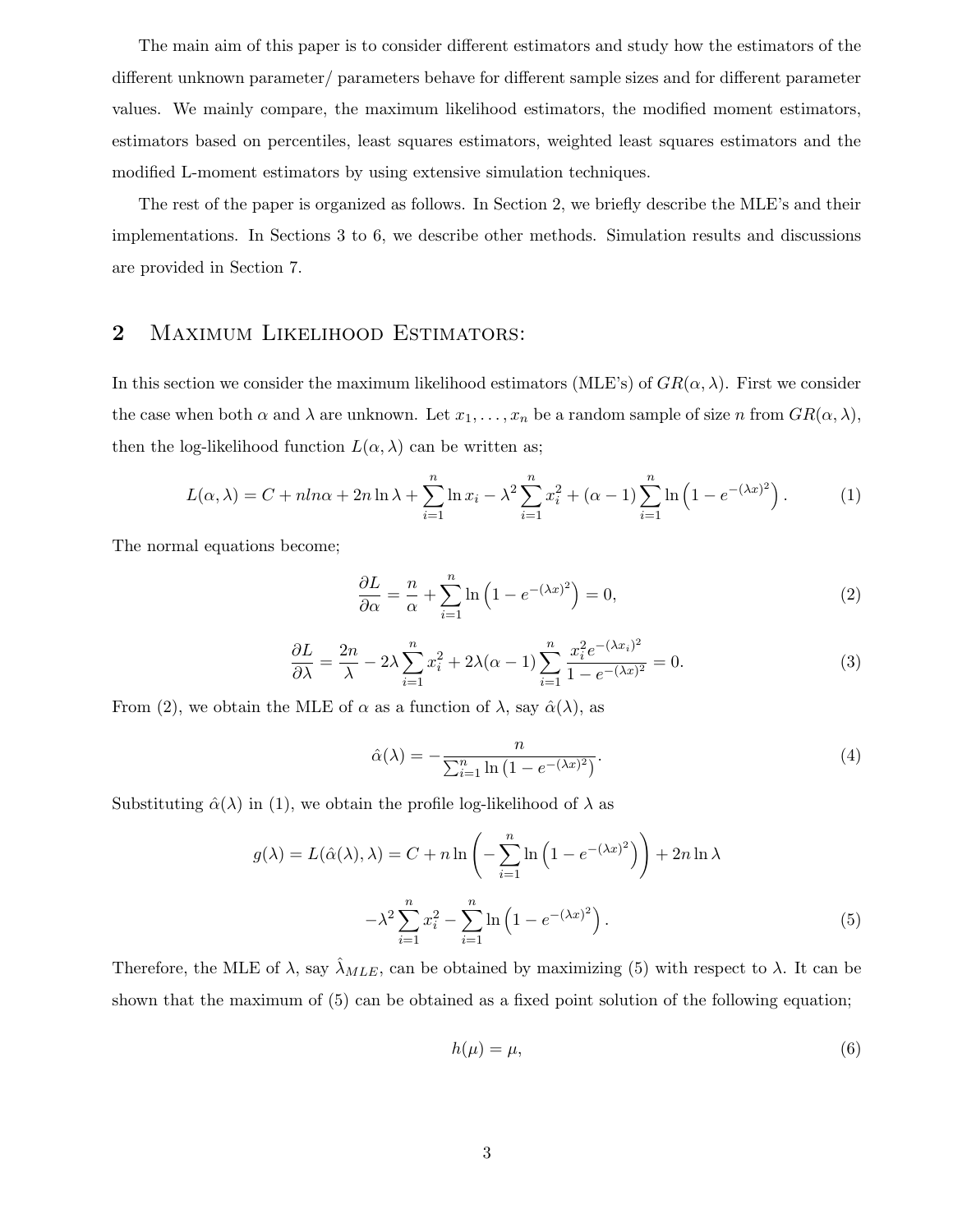where

$$
h(\mu) = \left[ \frac{\sum_{i=1}^{n} \frac{x_i^2 e^{-\mu x_i^2}}{1 - e^{-\mu x_i^2}}}{\sum_{i=1}^{n} \ln \left(1 - e^{-\mu x_i^2}\right)} + \frac{1}{n} \sum_{i=1}^{n} x_i^2 + \frac{1}{n} \sum_{i=1}^{n} \frac{x_i^2 e^{-\mu x_i^2}}{1 - e^{-\mu x_i^2}} \right]^{-1}
$$

.

If  $\hat{\mu}$  is a solution of (6),  $\hat{\lambda}_{MLE} = \sqrt{\hat{\mu}}$ . Very simple iterative procedure  $h(\mu^{(j)}) = \mu^{(j+1)}$ , can be used, where  $\mu^{(j)}$  is the j<sup>th</sup> iterate. The iterative procedure works very well. Once  $\hat{\lambda}_{MLE}$  is obtained, the MLE of  $\alpha$ , say  $\hat{\alpha}_{MLE}$ , can be obtained from (4) as  $\hat{\alpha}_{MLE} = \hat{\alpha}(\hat{\lambda}_{MLE})$ . Note that,  $\hat{\alpha}_{MLE}$  and  $\hat{\lambda}_{MLE}$ are not in explicit form. Further, it is not possible to obtain the variances of  $\hat{\alpha}_{MLE}$  and  $\hat{\lambda}_{MLE}$ . We propose to use the asymptotic normality results of  $\hat{\alpha}_{MLE}$  and  $\hat{\lambda}_{MLE}$ , as derived in Surles and Padgett (2001) or Raqab and Kundu (2003). Using the notation

$$
\xi(a, b) = \sum_{i=0}^{\infty} \frac{1}{(i+a)^b},
$$

we obtain,

$$
V(\hat{\alpha}_{MLE}) \approx \frac{I_{22}}{I_{11}I_{22} - I_{12}^2}
$$
 and 
$$
V(\hat{\lambda}_{MLE}) \approx \frac{I_{11}}{I_{11}I_{22} - I_{12}^2},
$$

where

$$
I_{11} = -\frac{1}{\alpha^2}
$$
  
\n
$$
I_{12} = \frac{2}{(\alpha - 1)\lambda^2} \left( \psi(\alpha) - \psi(1) - \frac{\alpha - 1}{\alpha} \right) \text{ for } \alpha \neq 1
$$
  
\n
$$
= \frac{2}{\lambda^2} \xi(2, 2) \text{ for } \alpha = 1
$$
  
\n
$$
I_{22} = -\frac{2}{\lambda^2} - \frac{2}{\lambda^2} [\psi(\alpha + 1) - \psi(1)] - \frac{2\alpha}{\lambda^3} (\psi(1) - \psi(\alpha)) - 2\frac{\alpha - 1}{\lambda^3}
$$
  
\n
$$
- \frac{4\alpha}{\lambda^3 (\alpha - 2)} \left( (\psi(2) - \psi(\alpha))^2 + \psi'(2) - \psi'(\alpha) \right), \text{ for } \alpha \neq 2
$$
  
\n
$$
= \frac{-2}{\lambda^2} [1 + \psi(\alpha + 1) - \psi(1)] + \frac{4}{\lambda^3} [\xi(2, 2) - 4\xi(3, 2) - \xi(2, 3)] \text{ for } \alpha = 2.
$$

Now consider the MLE of  $\alpha$ , when the scale parameter  $\lambda$  is known. Without loss of generality, we can assume that  $\lambda = 1$ . If  $\lambda$  is known, the MLE of  $\alpha$ , say  $\hat{\alpha}_{MLESCK}$  is

$$
\hat{\alpha}_{MLESCK} = -\frac{n}{\sum_{i=1}^{n} \ln(1 - e^{-x_i^2})}.
$$
\n(7)

Now note that, if  $X_i$ 's are independent and identically distributed  $GR(\alpha, 1)$ , then -  $\alpha \sum_{i=1}^n \ln(1 - e^{-X_i^2})$ follows gamma random variable with shape parameter n and scale parameter 1. Therefore, for  $n > 2$ ,

$$
E(\hat{\alpha}_{MLESCK}) = \frac{n}{n-1}\alpha
$$
 and  $V(\hat{\alpha}_{MLESCK}) = \frac{n^2}{(n-1)^2(n-2)}\alpha^2$ .

Using (7), an unbiased estimate of  $\alpha$  can be easily obtained as

$$
\hat{\alpha}_{USCK} = \frac{n-1}{n} \hat{\alpha}_{MLESCK} = -\frac{n-1}{\sum_{i=1}^{n} \ln(1 - e^{-x_i^2})},\tag{8}
$$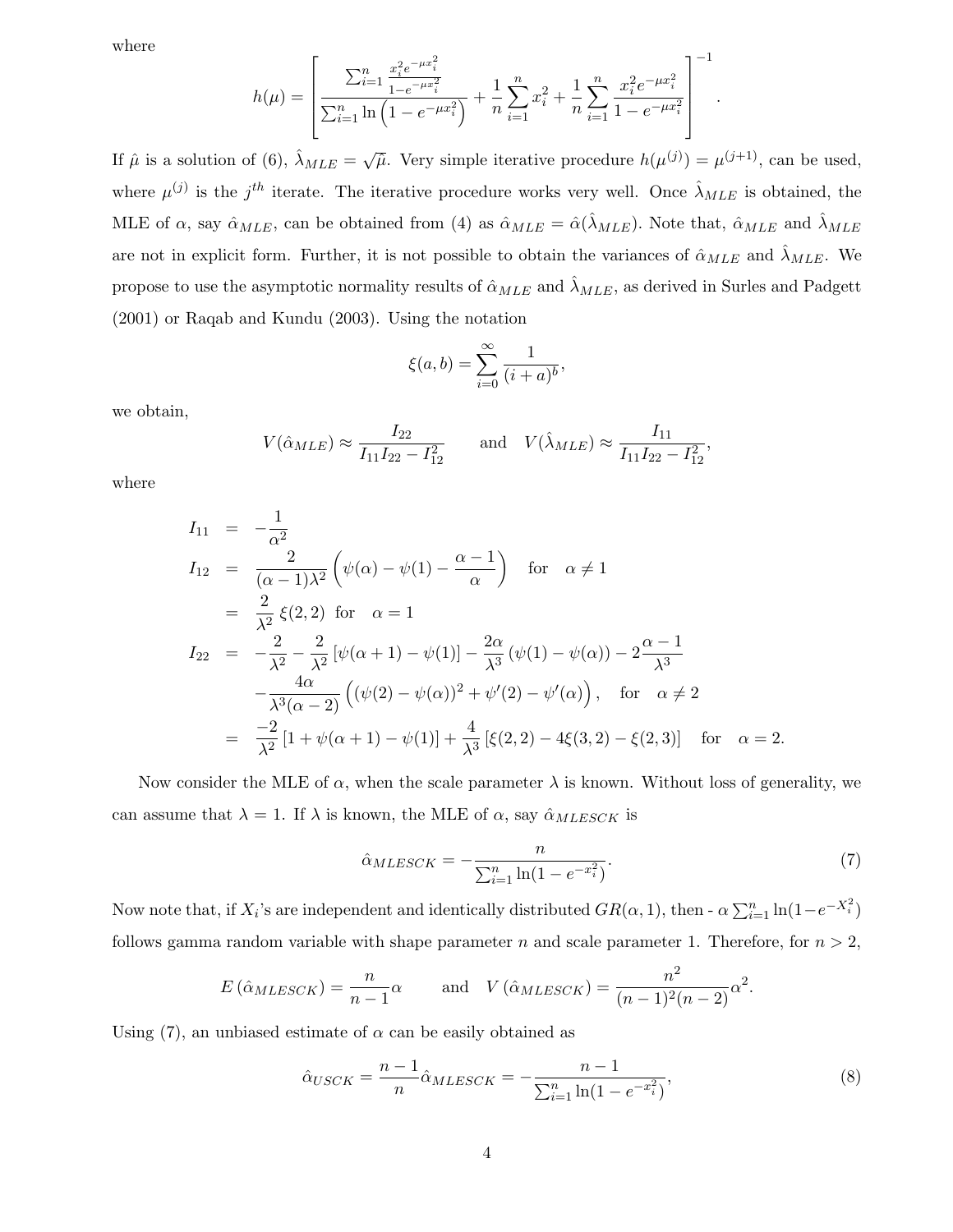where  $V(\hat{\alpha}_{USCK}) = \frac{\alpha^2}{n}$  $\frac{\alpha^2}{n-2}$ .

Let us consider the MLE of  $\lambda$ , say  $\hat{\lambda}_{MLESHK}$ , when the shape parameter  $\alpha$  is known. For known  $\alpha$ ,  $\hat{\lambda}_{MLESHK}$  can be obtained by maximizing

$$
u(\lambda) = 2n \ln \lambda - \lambda^2 \sum_{i=1}^n x_i^2 + (\alpha - 1) \sum_{i=1}^n \ln(1 - e^{-(\lambda x_i)^2}),
$$
\n(9)

with respect to  $\lambda$ . Now  $\hat{\lambda}_{MLESHK}$ , which maximizes  $u(\lambda)$  can be obtained as the positive square root of  $v(\lambda^2) = \lambda^2$ , where

$$
v(\lambda^2) = \frac{2}{n} \left[ \sum_{i=1}^n x_i^2 - (\alpha - 1) \sum_{i=1}^n \frac{e^{-(\lambda x_i)^2} x_i^2}{1 - e^{-(\lambda x_i)^2}} \right]^{-1}.
$$

From the asymptotic properties of the MLE, it follows that

$$
E(\hat{\lambda}_{MLESHK}) \approx \lambda
$$
, and  $Var(\hat{\lambda}_{MLESHK}) \approx \frac{1}{n}I_{22}^{-1}$ .

# 3 Modified Moment Estimators:

It is observed by Raqab and Kundu (2003), that the moments of a GR distribution can not be expressed in a nice form. Therefore, it may not be possible to compute the moment estimators very easily. But it is observed in Raqab and Kundu (2003) that if X follows  $GR(\alpha, \lambda)$ , then

$$
E(X^2) = \frac{1}{\lambda^2} (\psi(\alpha + 1) - \psi(1)),
$$
 and  $E(X^4) - (E(X^2))^2 = \frac{1}{\lambda^4} (\psi'(1) - \psi'(\alpha + 1)).$ 

Here  $\psi(.)$  and  $\psi'(.)$  denote the digamma and polygamma functions respectively. We propose the following modified moment estimators (MME's). First let us define,  $U$  and  $V$  as follows;

$$
U = \frac{1}{n} \sum_{i=1}^{n} x_i^2, \qquad V = \frac{1}{n} \sum_{i=1}^{n} x_i^4 - U^2.
$$

The MME of  $\alpha$  can be obtained as the solution of the following non-linear equation;

$$
\frac{V}{U^2} = \frac{\psi'(1) - \psi'(\alpha + 1)}{(\psi(\alpha + 1) - \psi(1))^2}.
$$
\n(10)

We denote the estimate of  $\alpha$  as  $\hat{\alpha}_{MME}$ . Once  $\hat{\alpha}_{MME}$  is obtained, we obtain the MME of  $\lambda$ , say  $\hat{\lambda}_{MME}$ , as

$$
\hat{\lambda}_{MME} = \sqrt{\frac{\psi(\hat{\alpha}_{MME} + 1) - \psi(1)}{U}}.
$$
\n(11)

It is not possible to obtain the exact variances of  $\hat{\alpha}_{MME}$  or  $\hat{\lambda}_{MME}$ . The asymptotic variances of  $\hat{\alpha}_{MME}$  and  $\hat{\lambda}_{MME}$  can be obtained from the following asymptotic property of  $\hat{\alpha}_{MME}$  and  $\hat{\lambda}_{MME}$ :

$$
\left[\sqrt{n}(\hat{\alpha}_{MME}-\alpha), \sqrt{n}(\hat{\lambda}-\lambda)\right] \to N_2[\mathbf{0},\Sigma],
$$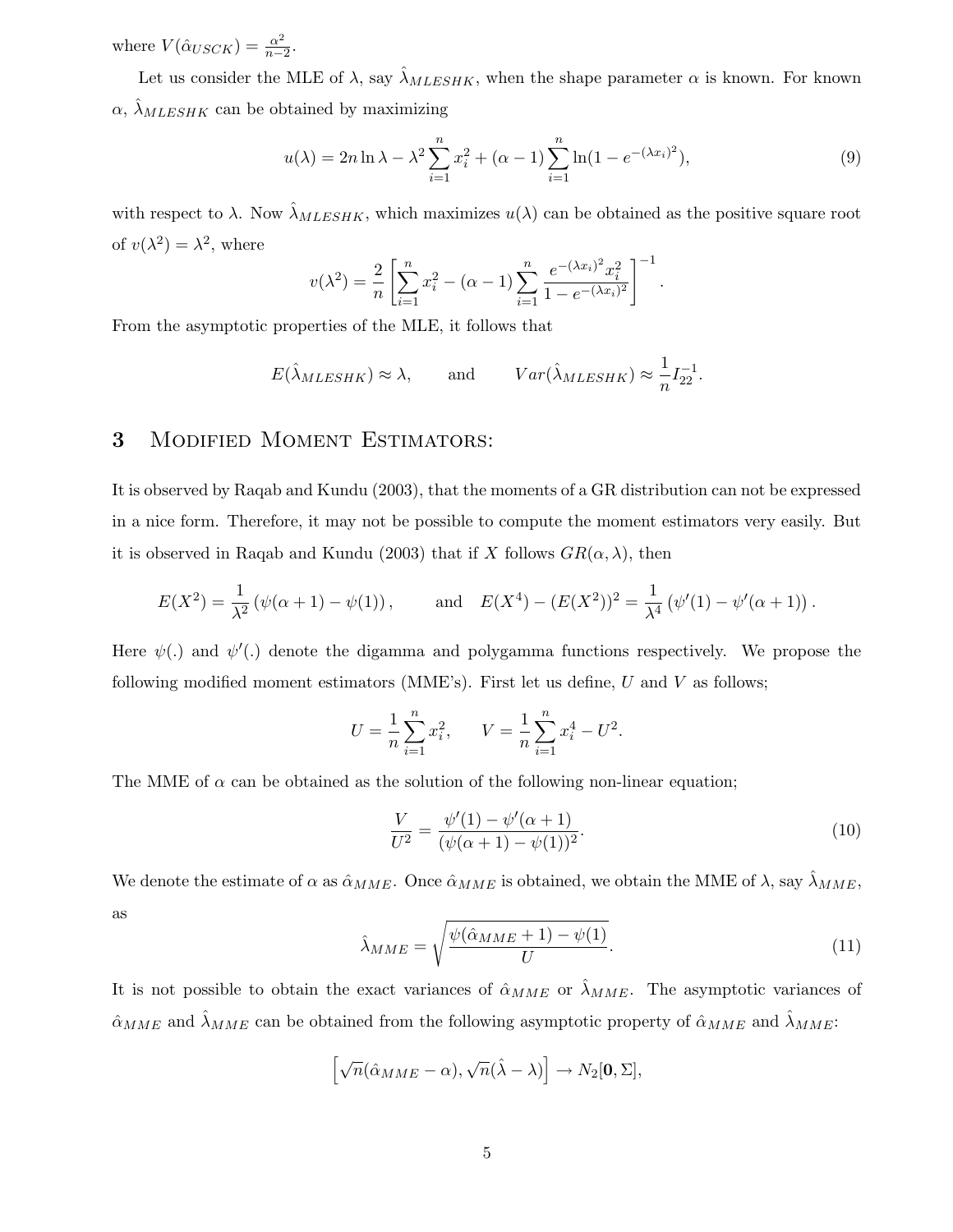where  $\Sigma$  is a 2 × 2 matrix, and it can be expressed as follows;

$$
\Sigma = \mathbf{DA}^{-1}\mathbf{CA}^{-1}\mathbf{D},
$$

where

Also,

$$
\mathbf{D} = \begin{bmatrix} 1 & 0 \\ & \\ 0 & \lambda \end{bmatrix} \quad \text{and} \quad \mathbf{A} = \begin{bmatrix} -\psi'(\alpha+1) & \psi''(\alpha+1) \\ & \\ \psi(\alpha+1) - \psi(1) & 2(-\psi'(\alpha+1) + \psi'(1)) \end{bmatrix}.
$$

$$
\mathbf{C} = \begin{bmatrix} c_{11} & c_{12} \\ & \\ c_{21} & c_{22} \end{bmatrix},
$$

where

$$
c_{11} = \psi'(1) - \psi'(\alpha + 1),
$$
  $c_{12} = c_{21} = \psi''(\alpha + 1) - \psi'(1)$ 

and

$$
c_{22} = (\psi^{(3)}(1) - \psi^{(3)}(\alpha + 1)) - (\psi'(1) - \psi'(\alpha + 1))^{2}.
$$

If the scale parameter is known, (without loss of generality, we can assume it to be 1), then the MME of  $\alpha$ , say  $\hat{\alpha}_{MMESCK}$ , can be obtained by solving the non-linear equation

$$
U = (\psi(\alpha) - \psi(1)).
$$

The asymptotic variance of  $\hat{\alpha}_{MMESCK}$  is

$$
V(\hat{\alpha}_{MMESCK}) \approx \frac{\psi'(1) - \psi'(\alpha + 1)}{n(\psi'(\alpha + 1))^2}.
$$

If the shape parameter  $\alpha$  is known, the MME of  $\lambda$ , say  $\hat{\lambda}_{MMESHK}$ , is

$$
\hat{\lambda}_{MMESHK} = \frac{\sqrt{\psi(\alpha+1) - \psi(1)}}{\sqrt{U}} \quad \text{and} \quad V(\hat{\lambda}_{MMESHK}) \approx \frac{1}{4n} \frac{\psi'(1) - \psi'(\alpha+1)}{\sqrt{\psi(\alpha+1) - \psi(1)}}.
$$

### 4 Estimators Based on Percentiles

If the data come from a distribution function which has a closed form, then it is quite natural to estimate the unknown parameters by fitting straight line to the theoretical percentile points obtained from the distribution function and the sample percentile points. This method was originally proposed by Kao (1958, 1959) and it has been used quite successfully for Weibull distribution and for the generalized exponential distribution. In this paper, we apply the same technique for the GR distribution.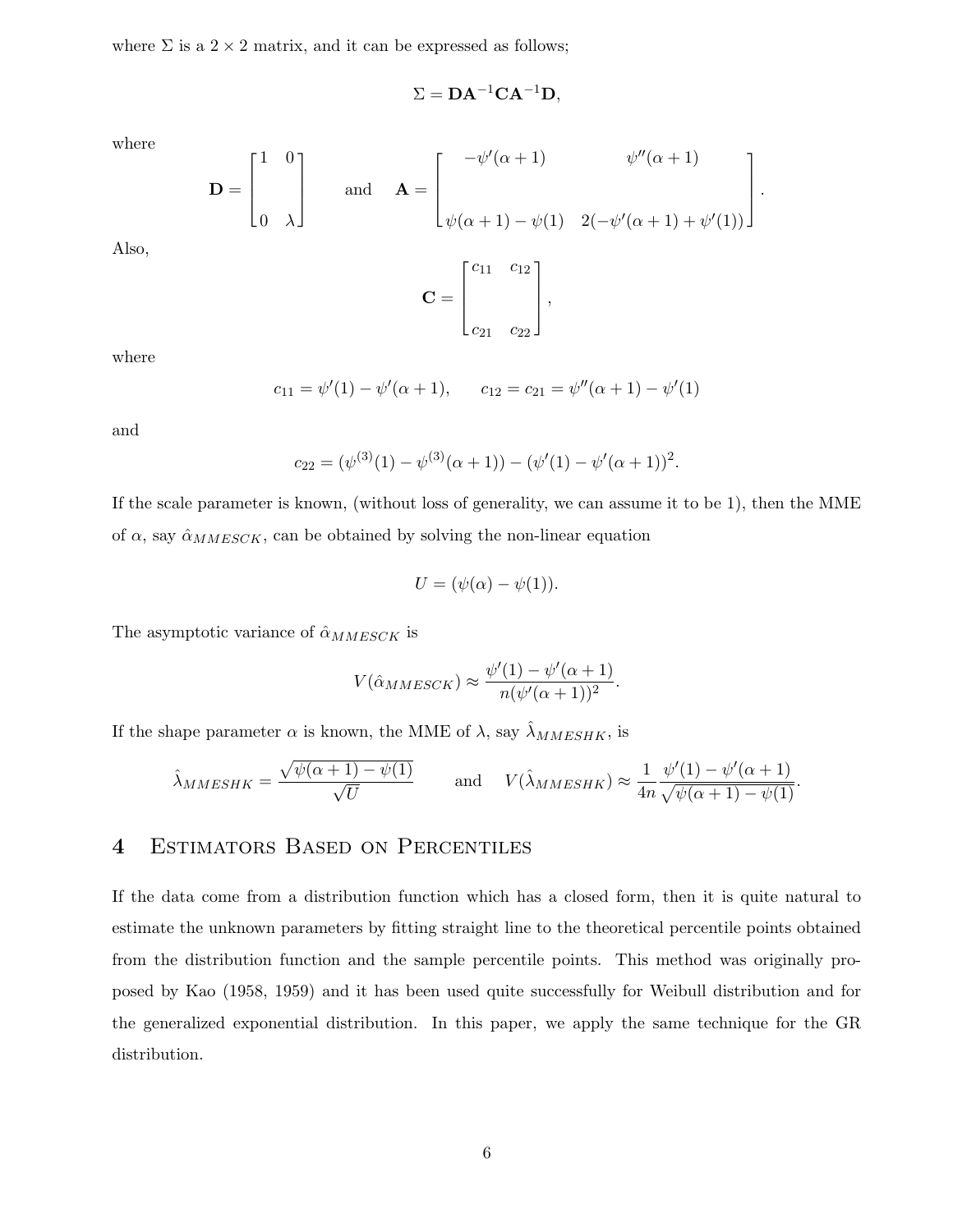First let us consider the case when both parameters are unknown. Since

$$
F(x; \alpha, \lambda) = \left(1 - e^{-(\lambda x)^2}\right)^{\alpha};
$$

therefore

$$
-\frac{1}{\lambda^2} \ln \left[ 1 - (F(x; \alpha, \lambda))^{\frac{1}{\alpha}} \right] = x^2.
$$

Let us denote  $X_{(i)}$  as the *i*-th order statistic, *i.e*,  $X_{(1)} < \ldots < X_{(n)}$ . If  $p_i$  denotes some estimate of  $F(x_{(i)}; \alpha, \lambda)$ , then the estimate of  $\alpha$  and  $\lambda$  can be obtained by minimizing

$$
\sum_{i=1}^{n} \left[ x_{(i)}^2 + \frac{1}{\lambda^2} \ln \left( 1 - p_i^{\frac{1}{\alpha}} \right) \right]^2, \tag{12}
$$

with respect to  $\alpha$  and  $\lambda$ . Note that (12) is a non-linear function and it has to be minimized using some non-linear optimization technique. We call the corresponding estimators as the percentile estimators or PCE's. Several estimators of  $p_i$  can be used here, see for example Mann, Schafer and Singpurwalla (1974). In this paper, we mainly consider  $p_i = \frac{i}{n+1}$ , which is the expected value of  $F(X_{(i)})$ .

When  $\alpha$  is known, then the PCE of  $\lambda$ , say  $\hat{\lambda}_{PCESHK}$ , becomes

$$
\hat{\lambda}_{PCESHK} = \sqrt{-\frac{\sum_{i=1}^{n} \left( \ln(1 - p_i^{\frac{1}{\alpha}}) \right)^2}{\sum_{i=1}^{n} x_{(i)}^2 \ln(1 - p_i^{\frac{1}{\alpha}})}}.
$$
(13)

Interestingly,  $\hat{\lambda}_{PCESHK}$  has an explicit form unlike the corresponding MLE.

Now let us consider the case when the scale parameter  $\lambda$  is known. Without loss of generality, we can assume  $\lambda = 1$ . If we denote  $F(x; \alpha) = F(x; \alpha, 1)$  then

$$
\ln F(x; \alpha) = \alpha \ln(1 - e^{-x^2}).
$$

Therefore, the PCE of  $\alpha$ , say  $\hat{\alpha}_{PCESCK}$ , can be obtained by minimizing

$$
\sum_{i=1}^{n} \left( \ln p_i - \alpha \ln(1 - e^{-x_{(i)}^2}) \right)^2,
$$

with respect to  $\alpha$  and it is

$$
\hat{\alpha}_{PCESCK} = \frac{\sum_{i=1}^{n} \ln p_i \ln(1 - e^{-x_{(i)}^2})}{\sum_{i=1}^{n} \left[ \ln(1 - e^{-x_{(i)}^2}) \right]^2}.
$$
\n(14)

See for, example Mann, Schafer and Singpurwalla (1974) for a detailed discussion on this.

# 5 Least Squares and Weighted Least Squares Estimators:

The least squares estimators and weighted least squares estimators were originally proposed by Swain, Venkataraman and Wilson (1988) to estimate the parameters of Beta distributions. The method can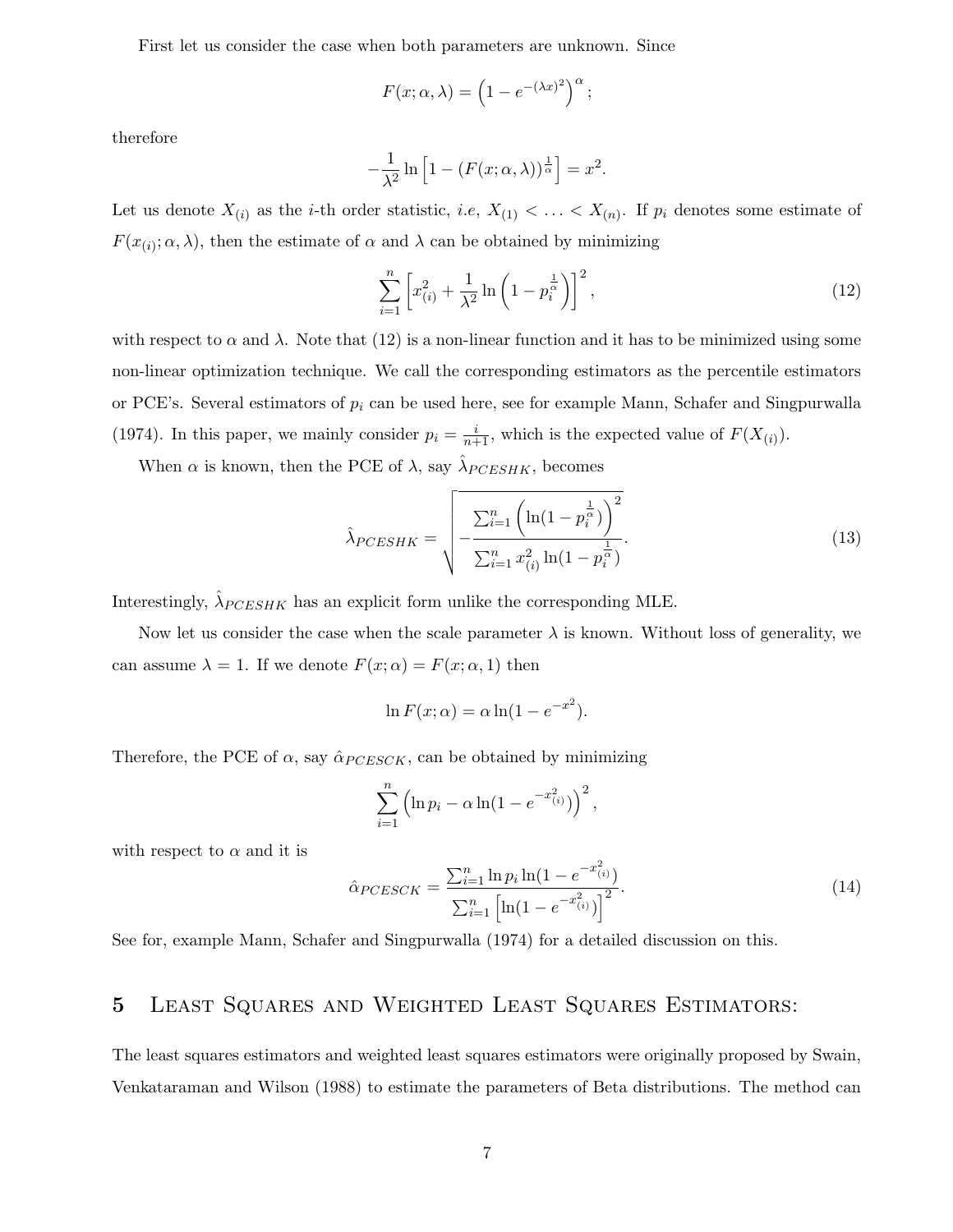be described as follows: Suppose  $Y_1, \ldots, Y_n$  is a random sample of size n from a distribution function  $G(.)$  and  $Y_{(1)} < \ldots, Y_{(n)}$  denote the order statistics of the observed sample. It is well known that

$$
E(G(Y_{(j)})) = \frac{j}{n+1} \quad \text{and} \quad V(G(Y_{(j)})) = \frac{j(n-j+1)}{(n+1)^2(n+2)}.
$$
\n(15)

The proposed method use (15) and obtain estimates of the unknown parameters.

The least squares estimators of the unknown parameters can be obtained by minimizing

$$
\sum_{j=1}^{n} \left( G(Y_{(j)}) - \frac{j}{n+1} \right)^2
$$

with respect to the unknown parameters. Therefore, in this case, the least squares estimators of  $\alpha$ and  $\lambda$ , say  $\hat{\alpha}_{LSE}$  and  $\hat{\lambda}_{LSE}$  respectively, can be obtained by minimizing

$$
\sum_{j=1}^{n} \left( \left[ 1 - e^{-(\lambda x_{(j)})^2} \right]^\alpha - \frac{j}{n+1} \right)^2, \tag{16}
$$

with respect to  $\alpha$  and  $\lambda$ .

The weighted least squares estimators of the unknown parameters can be obtained by minimizing

$$
\sum_{j=1}^{n} \frac{1}{Var(G(Y_{(j)}))} \left( G(Y_{(j)}) - \frac{j}{n+1} \right)^2
$$

with respect to the unknown parameters. Therefore, in this case, the weighted least squares estimators of  $\alpha$  and  $\lambda$ , say  $\hat{\alpha}_{WLSE}$  and  $\hat{\lambda}_{WLSE}$  respectively, can be obtained by minimizing

$$
\sum_{j=1}^{n} \frac{(n+1)^2(n+2)}{j(n-j+1)} \left( \left[ 1 - e^{-(\lambda x_{(j)})^2} \right]^\alpha - \frac{j}{n+1} \right)^2, \tag{17}
$$

with respect to  $\alpha$  and  $\lambda$ .

#### 6 Modified L-Moment Estimators

In this section, we propose a method of estimating the unknown parameters based on the linear combination of order statistics. This method is popularly known as the L-moment estimators or Lestimators. The readers are refereed to David (1981) or Hosking (1990). It is observed (Hosking; 1990) that the L-moment estimators have certain advantages over the conventional moment estimators.

The standard method to compute the L-moment estimators is to equate the sample L-moments with the population L-moments. When both parameters are unknown we need to equate the first two sample L-moments with the population L-moments. It is possible to express the L-moments in terms of the ordinary moments, see for example Hosking (1990). Unfortunately, for GR distribution all the moments can not be expressed in a compact form. Since the even moments can be expressed in terms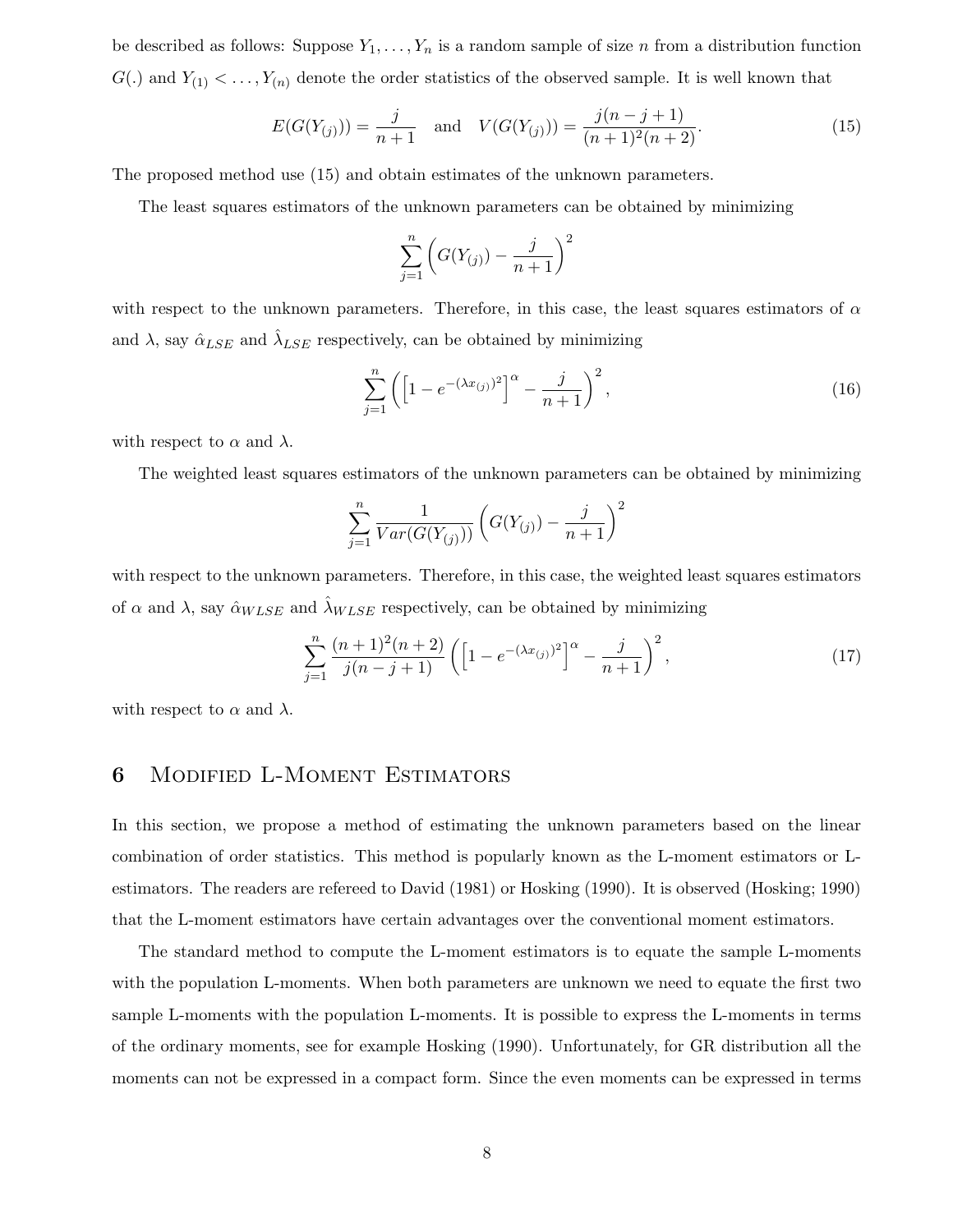of the  $\psi(.)$  function, we propose the following modified L-moment estimators (MLME's), similar to the MME's as follows. Transform the data  $y_i = x_i^2$ , for  $i = 1, ..., n$ . If  $y_{(1)} < ... < y_{(n)}$  denote the ordered transformed sample, then using the same notation as Hosking (1990), we obtain the first and second sample L-moments as

$$
l_1 = \frac{1}{n} \sum_{i=1}^{n} y_{(i)}
$$
 and  $l_2 = \frac{2}{n(n-1)} \sum_{i=1}^{n} (i-1)y_{(i)} - l_1.$  (18)

Similarly, the first two population L-moments of the transformed random variable  $Y = X^2$  are

$$
\lambda_1 = \frac{1}{\lambda} \left( \psi(\alpha + 1) - \psi(1) \right) \quad \text{and} \quad \lambda_2 = \frac{1}{\lambda} \left( \psi(2\alpha + 1) - \psi(\alpha + 1) \right), \tag{19}
$$

respectively. Note that Y follows  $GE(\alpha, \lambda)$ , therefore, (19) follows from the properties of the GE distribution (see Gupta and Kundu; 2001). Therefore, MLME's can be obtained by solving the following two equations;

$$
l_1 = \frac{1}{\lambda} (\psi(\alpha + 1) - \psi(1))
$$
 and  $l_2 = \frac{1}{\lambda} (\psi(2\alpha + 1) - \psi(\alpha + 1)).$ 

First we obtain the MLME of  $\alpha$ , say  $\hat{\alpha}_{MLME}$ , as the solution of the following non-linear equation;

$$
\frac{\psi(2\alpha+1) - \psi(\alpha+1)}{\psi(\alpha+1) - \psi(1)} = \frac{l_2}{l_1}.
$$
\n(20)

Once  $\hat{\alpha}_{MLME}$  is obtained from the non-linear equation (20), we compute the MLME of  $\lambda$ , say  $\hat{\lambda}_{MLME}$ , as

$$
\hat{\lambda}_{MLME} = \frac{\psi(\hat{\alpha}_{MLME} + 1) - \psi(1)}{l_1}.
$$

Note that if  $\alpha(\lambda)$  is known, the MLME of  $\lambda(\alpha)$  is same as the corresponding MME, obtained in Section 3.

### 7 Numerical Experiments and Discussions

In this section we present results of some numerical experiments to compare the performance of the different estimators proposed in the previous sections. We perform extensive Monte Carlo simulations to compare the performance of the different estimators, mainly with respect to their biases and mean squared errors (MSE's) for different sample sizes and for different parameter values. Note that,  $\lambda$  is the scale parameter and all the estimators are scale invariant. Therefore, we take  $\lambda = 1$  in all cases considered. We consider  $\alpha = 0.25, 0.5, 1.0, 2.0, 2.5, \text{ and } n = 10, 20, 30, 50, \text{ and } 100$ . We compute the average relative estimates and average relative MSE's over 10,000 replications. Note that 10,000 replications will give the accuracy in the order  $\pm (10,000)^{-5} = \pm 0.01$  (Karian and Dudewicz; 1999).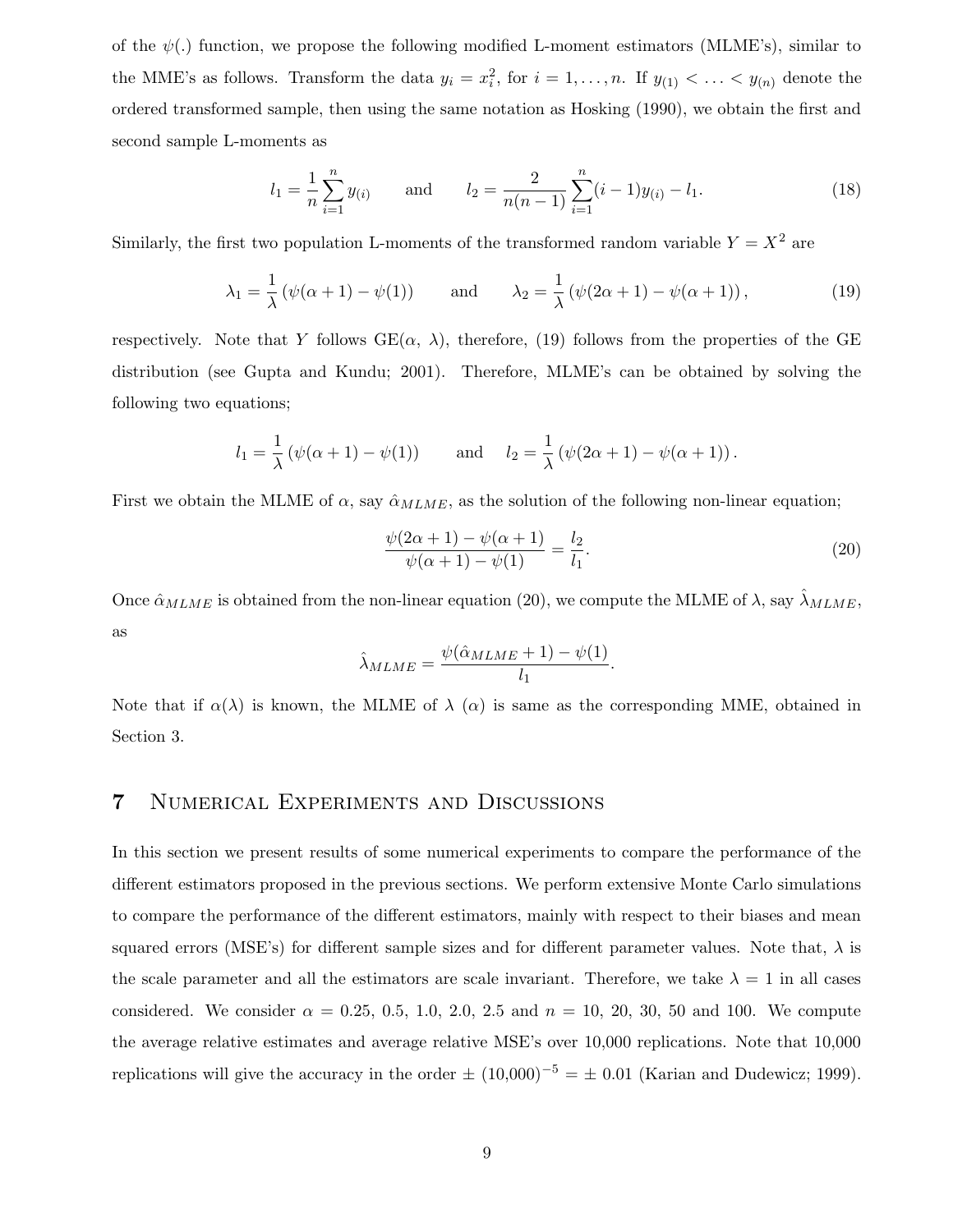For scarcity of space we report the results only for  $n = 20$  and 50. The other results can be obtained from the corresponding author on request.

First consider the estimation of  $\alpha$  when  $\lambda$  is known. When  $\lambda$  is known the MLE, unbiased estimator (UBE) and PCE of  $\alpha$  can be obtained from (7), (8) and (14) respectively. The modified moment estimator of  $\alpha$  can be obtained by solving the non-linear equation (10). Similarly the least squares and weighted least squares estimators of  $\alpha$  can be obtained by minimizing (16) and (17) respectively with respect to  $\alpha$  only. The results are reported in Table 1.

It is observed in Table 1 that most of the estimators usually overestimate  $\alpha$ , except PCE, which underestimates all the times. As far as biases are concerned, the UBE's are more or less unbiased as expected and considering the minimum MSE's, the PCE's produce the best results for all sample sizes and for different values of  $\alpha$  considered here. The MSE's of the UBE's are also quite close to the PCE's.

In the context of computational complexities, UBE, MLE and PCE are easiest to compute. They do not involve any non-linear equation solving, whereas the MME, LSE and WLSE involve solving non-linear equations and they need to be calculated by some iterative processes. Comparing all the methods, we conclude that for known scale parameter, the UBE should be used for estimating  $\alpha$ .

Now consider the estimation of  $\lambda$  when  $\alpha$  is known. In this case the MLE of  $\lambda$  can be obtained by maximizing (9) with respect to  $\lambda$ . The MME and the PCE of  $\lambda$  can be obtained from (11) and (13) respectively. Finally the LSE and the WLSE can be obtained by minimizing (16) and (17) with respect to  $\lambda$  only for fixed  $\alpha$ . The results are reported in Table 2.

In this case also it is observed that except PCE, other estimators overestimate  $\lambda$ . The PCE under estimates  $\lambda$  in most considered cases, except when the sample size is very small and  $\alpha \leq 0.5$ . Comparing the biases of all the estimators, it is observed that the PCE performs the best for small sample sizes ( $n \leq 10$ ) and for moderate or large sample sizes it works the best when  $\alpha \leq 0.5$ . For moderate or large sample sizes WLSE has the minimum biases when  $\alpha > 0.5$ . The performance of the MLE's are quite close to the WLSE for large sample sizes. As far as MSE's are concerned, MME outperforms others for all cases considered here. Comparing the computational complexities of the different estimators, it is observed that when the shape parameter is known, PCE and MME can be computed directly where as some iterative techniques are needed to compute MLE, LSE and WLSE. Summing up, we recommend to use the MME for estimating  $\lambda$  when the shape parameter is known.

Now we consider the estimation of  $\alpha$  and  $\lambda$  when both of them are unknown. We consider six different estimators, namely MLE, MME, PCE, LSE, WLSE and MLME. The results for  $\alpha$  and  $\lambda$  are reported in Tables 3 and 4 respectively. For better understanding, the average relative biases and the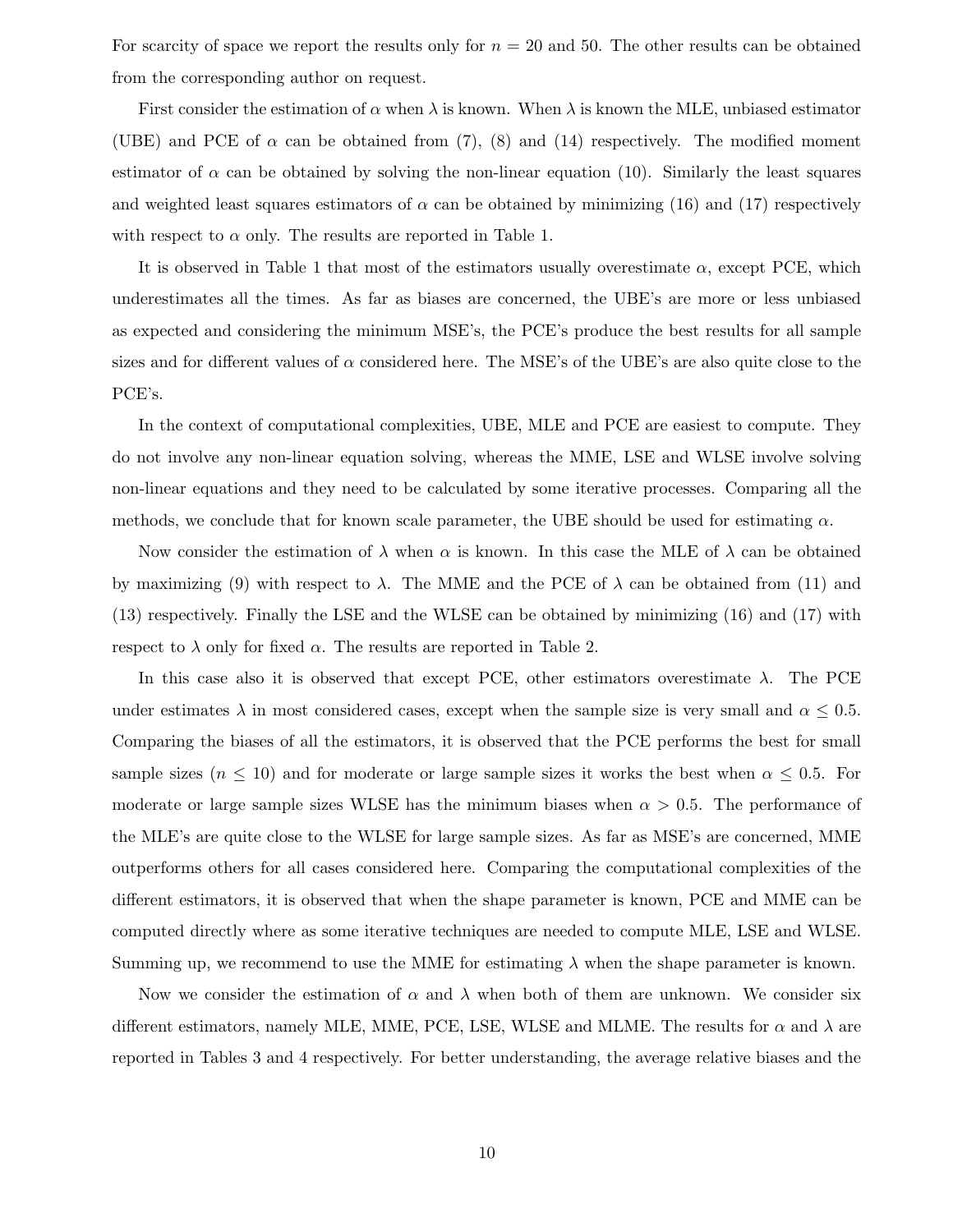relative MSE's of the different estimators of  $\lambda$  is presented in Figures 1 - 2 when sample size is 30.

The performance of most of the methods are quite bad when the sample size is very small  $(n = 10)$ . In particular, the estimation of  $\alpha$  becomes very difficult for small sizes. It may be mentioned that for all the methods the biases are quite severe particularly for small or moderate sample sizes  $(n \leq 20)$ . Some bias correction technique like jackknifing may be used for practical purposes, although it is not pursued here.

Comparing the performance of all the estimators, it is observed that as far as biases are concerned, the LSE performs quite well for  $n \leq 20$ . For  $n \geq 30$ , the WLSE outperforms LSE marginally. Considering the MSE's, the WLSE performs better than the rest in most cases considered. Interestingly, while estimating  $\lambda$ , the biases and MSE's of the WLSE are lower than the other estimators most of the times. Computationally, the LSE and WLSE involve two dimensional optimization whereas rest of the estimators involve only one dimensional optimization. Even though, the WLSE can be obtained by performing two dimensional optimization, we recommend to use it for estimating  $\alpha$  and  $\lambda$  when both are unknown.

ACKNOWLEDGMENTS: The authors would like to thank the Co-Editor, Professor Erricos John Kontoghiorghes, the Associate Editor, and two referees for their helpful comments.

#### References

- [1] Ahmad, K.E., Fakhry, M.E. and Jaheen, Z.F. (1997), "Empirical Bayes estimation of  $P(Y < X)$ and characterization of Burr-type X model", Journal of Statistical Planning and Inference, vol. 64, 297-308.
- [2] Burr, I.W. (1942), "Cumulative frequency distribution", Annals of Mathematical Statistics, vol. 13, 215-232.
- [3] David, H.A. (1981), Order Statistics, 2nd Edition, Wiley, New York.
- [4] Gupta, R.D. and Kundu, D. (2002), "Generalized exponential distribution: different methods of estimation", Journal of Statistical Computation and Simulation, vol. 59, 315-337.
- [5] Hosking, J.R.M. (1990), "L-Moment: Analysis and estimation of distributions using linear combinations of order statistics", Journal of Royal Statistical Society, Ser. B, vol. 52, 105-124.
- [6] Jaheen. Z.F. (1995), "Bayesian approach to prediction with outliers from the Burr type X model", Microelectron. Rel., vol. 35, 45-47.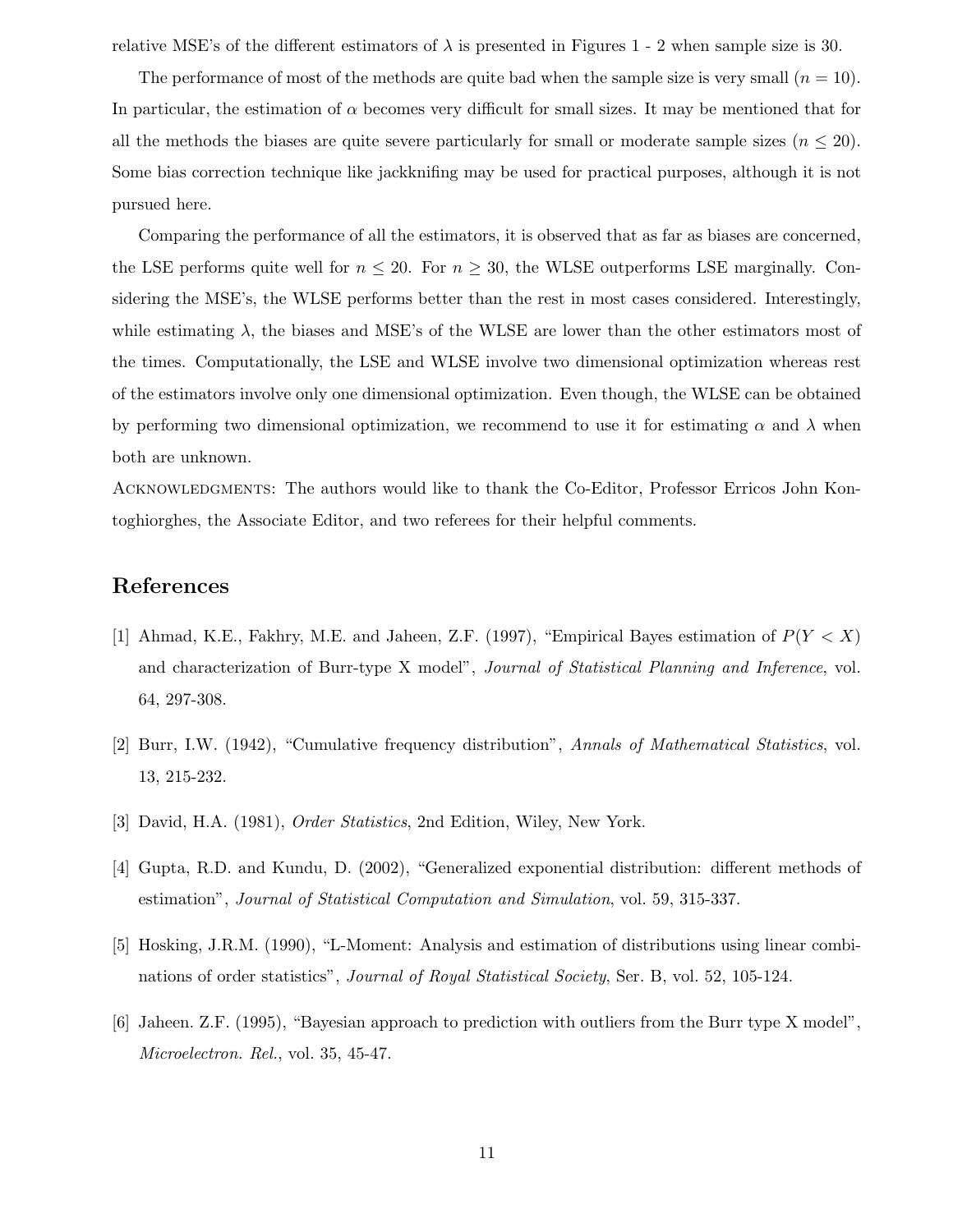

Figure 1: Average relative biases of the different estimators of  $\lambda$  for sample size 30



Figure 2: Average relative MSE's of  $\lambda$  when the sample size is 30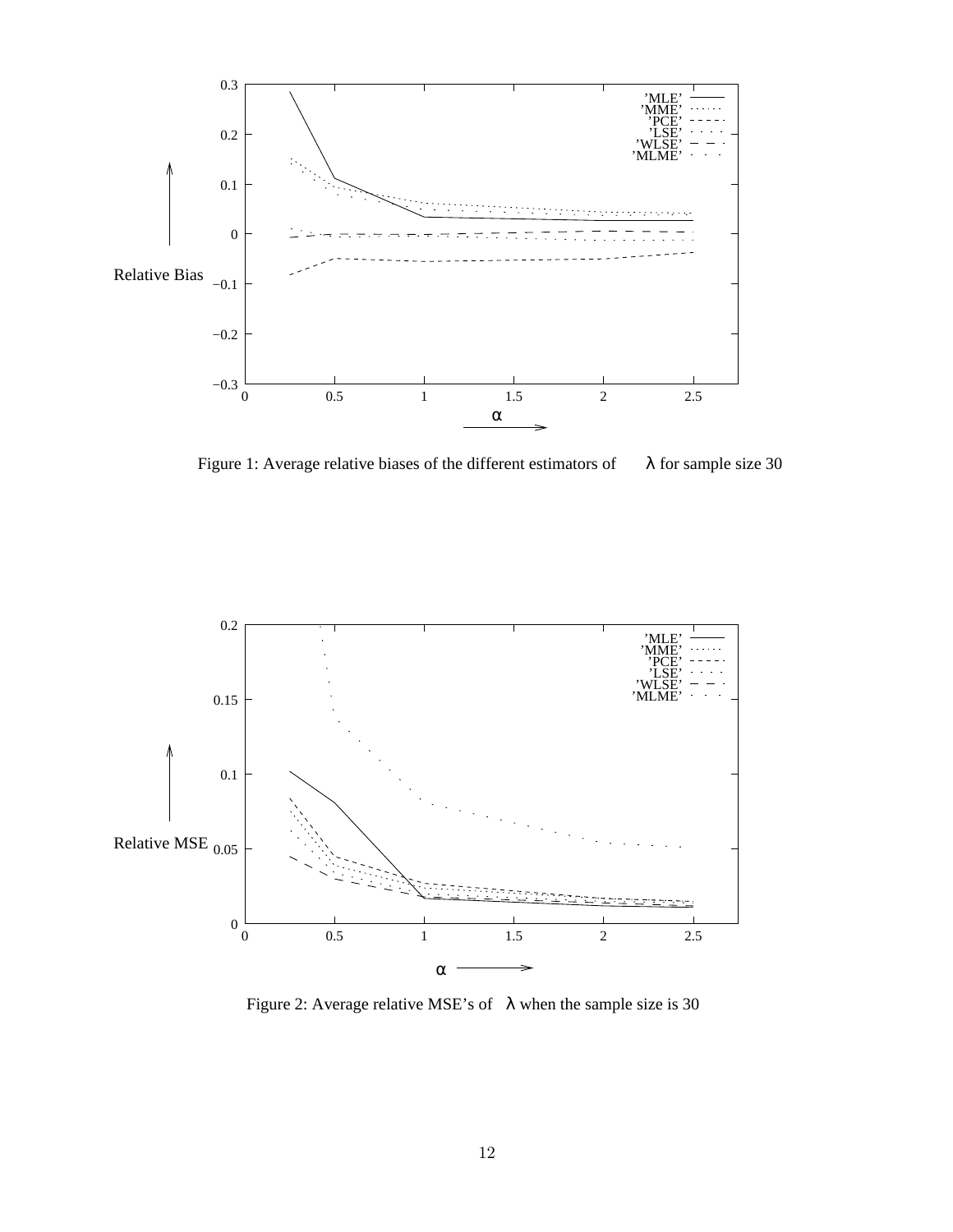- [7] Jaheen. Z.F. (1996), "Empirical Bayes estimation of the reliability and failure rate functions of the Burr type X failure model", Journal of Applied Statistical Science, vol. 3, 281-288.
- [8] Johnson, N.L., Kotz, S. and Balakrishnan, N. (1995), Continuous Univariate Distribution Vol. 1, 2nd Ed., New York, Wiley.
- [9] Kao, J.H.K. (1958), "Computer methods for estimating Weibull parameters in reliability studies", Transactions of IRE-Reliability and Quality Control, vol. 13, 15-22.
- [10] Kao, J.H.K. (1959), "A graphical estimation of mixed Weibull parameters in life testing electron tube", Technometrics, vol. 1, 389-407.
- [11] Karian, Z.A. and Dudewicz, E.J. (1999), Modern Statistical Systems and GPSS Simulations, 2nd Edition, CRC Press, Florida.
- [12] Mann, N.R., Schafer, R. E. and Singpurwalla, N.D. (1974), Methods for Statistical Analysis of Reliability and Life Data, Wiley, New York.
- [13] Mudholkar, G.S. and Srivastava, D.K. (1993), " Exponentiated Weibull family for analyzing bathtub failure data", IEEE Transactions on Reliability, vol. 42, 299-302.
- [14] Mudholkar, G.S., Srivastava, D.K. and Freimer, M. (1995), " The exponentiated Weibull family; a re-analysis of the bus motor failure data", Technometrics, vol. 37, 436-445.
- [15] Raqab, M.Z. (1998), "Order statistics from the Burr type X model", Computers Mathematics and Applications, vol. 36, 111-120.
- [16] Raqab, M.Z. and Kundu, D. (2003), "Burr Type X distribution; revisited", submitted for publication.
- [17] Rodriguez, R.N. (1977), "A guide to Burr Type XII distributions", Biometrika, vol. 64, 129-134.
- [18] Sartawi, H.A. and Abu-Salih, M.S. (1991), "Bayes prediction bounds for the Burr type X model", Communications in Statistics Theory and Methods, vol. 20, 2307-2330.
- [19] Surles, J.G. and Padgett, W.J. (1998), "Inference for  $P(Y < X)$  in the Burr Type X model", Journal of Applied Statistical Science, 225-238.
- [20] Surles, J.G. and Padgett, W.J. (2001), "Inference for reliability and stress-strength for a scaled Burr Type X distribution", Lifetime Data Analysis, vol. 7, 187-200.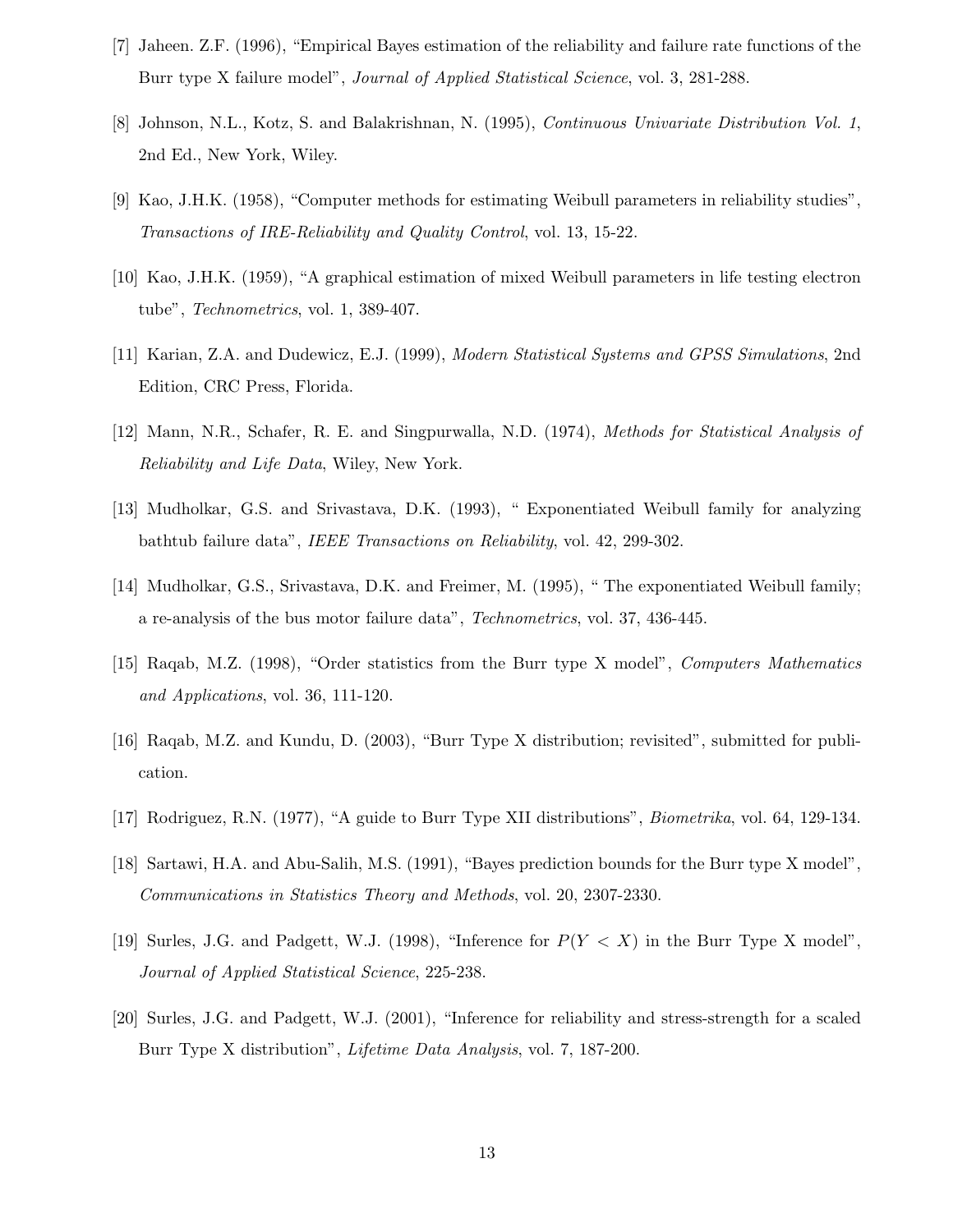- [21] Surles, J.G. and Padgett, W.J. (2004), "Some properties of a scaled Burr type X distribution", to appear in the Journal of Statistical Planning and Inference.
- [22] Swain, J., Venkatraman, S. and Wilson, J. (1988), "Least squares estimation of distribution function in Johnson's translation system", Journal of Statistical Computation and Simulation, vol. 29, 271-297.
- [23] Wongo, D.R. (1993), "Maximum likelihood methods for fitting the Burr Type XII distribution to multiply (progressively) censored life test data", Metrika, vol. 40, 203-210.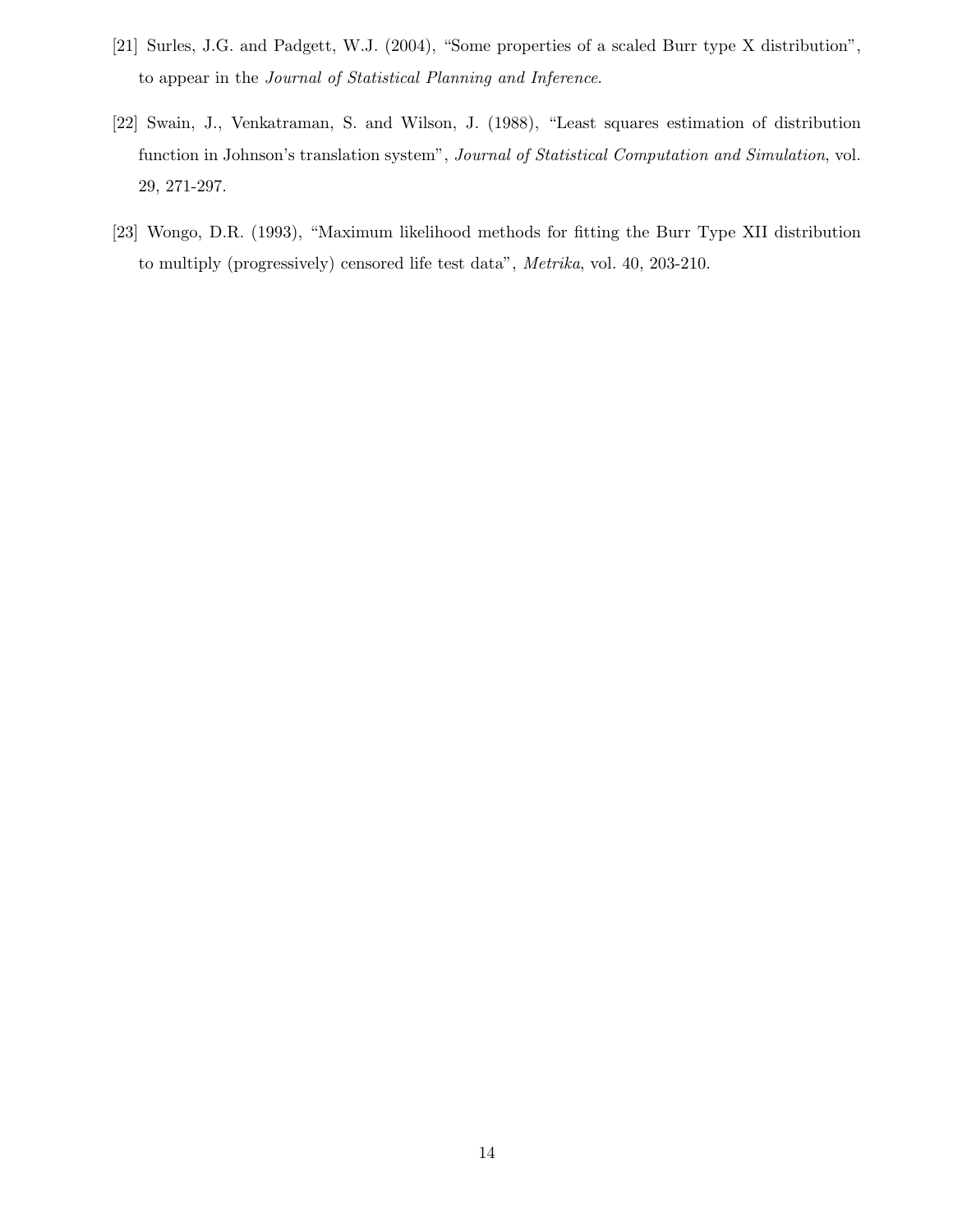| $\boldsymbol{n}$ | Method     | $\alpha = 0.25$ | $\alpha = 0.50$ | $\alpha = 1.0$ | $\alpha = 2.0$ | $\alpha = 2.5$ |
|------------------|------------|-----------------|-----------------|----------------|----------------|----------------|
|                  | <b>MLE</b> | 1.053(0.071)    | 1.052(0.069)    | 1.053(0.064)   | 1.053(0.063)   | 1.051(0.063)   |
|                  | <b>MME</b> | 1.043(0.293)    | 1.039(0.193)    | 1.042(0.147)   | 1.044(0.122)   | 1.039(0.116)   |
| 20               | PCE        | 0.926(0.055)    | 0.926(0.055)    | 0.928(0.058)   | 0.928(0.058)   | 0.926(0.055)   |
|                  | LSE        | 1.062(0.085)    | 1.034(0.079)    | 1.047(0.081)   | 1.039(0.080)   | 1.045(0.090)   |
|                  | WLSE       | 1.065(0.115)    | 1.043(0.076)    | 1.030(0.073)   | 1.015(0.069)   | 1.046(0.082)   |
|                  | <b>UBE</b> | 1.001(0.061)    | 1.000(0.060)    | 1.000(0.055)   | 1.000(0.055)   | 1.000(0.054)   |
|                  | <b>MLE</b> | 1.022(0.024)    | 1.021(0.025)    | 1.020(0.022)   | 1.019(0.022)   | 1.022(0.022)   |
|                  | MME        | 1.007(0.136)    | 1.023(0.089)    | 1.017(0.064)   | 1.021(0.055)   | 1.017(0.053)   |
| 50               | PCE        | 0.948(0.022)    | 0.947(0.022)    | 0.946(0.023)   | 0.946(0.023)   | 0.942(0.022)   |
|                  | LSE        | 1.015(0.022)    | 1.014(0.029)    | 1.021(0.032)   | 1.020(0.030)   | 1.009(0.028)   |
|                  | WLSE       | 1.013(0.020)    | 1.016(0.026)    | 1.018(0.028)   | 1.011(0.027)   | 1.009(0.025)   |
|                  | UBE        | 0.999(0.026)    | 0.995(0.029)    | 1.000(0.021)   | 0.998(0.021)   | 1.002(0.021)   |

Table 1: Average relative estimates and average relative MSE's of  $\alpha$  are presented, when  $\lambda$  is known. The average relative MSE's are reported within brackets against each average relative estimates.

Table 2: Average relative estimates and average relative MSE's of  $\lambda$  are presented, when  $\alpha$  is known. The average relative MSE's are reported within brackets against each average relative estimates.

| $\boldsymbol{n}$ | Method      | $\alpha = 0.25$ | $\alpha = 0.50$ | $\alpha=1.0$ | $\alpha = 2.0$ | $\alpha = 2.5$ |
|------------------|-------------|-----------------|-----------------|--------------|----------------|----------------|
|                  | <b>MLE</b>  | 1.116(0.115)    | 1.078(0.068)    | 1.018(0.014) | 1.010(0.007)   | 1.008(0.006)   |
|                  | MME         | 1.074(0.068)    | 1.038(0.029)    | 1.019(0.014) | 1.011(0.007)   | 1.008(0.006)   |
| 20               | PCE         | 0.981(0.310)    | 0.959(0.118)    | 0.959(0.057) | 0.966(0.030)   | 0.966(0.025)   |
|                  | LSE         | 1.087(0.158)    | 1.022(0.042)    | 1.007(0.017) | 1.001(0.009)   | 1.002(0.006)   |
|                  | <b>WLSE</b> | 1.050(0.147)    | 1.033(0.048)    | 1.009(0.018) | 1.005(0.008)   | 1.007(0.006)   |
| 50               | <b>MLE</b>  | 1.104(0.079)    | 1.008(0.005)    | 1.004(0.003) | 1.003(0.002)   | 0.000(0.000)   |
|                  | <b>MME</b>  | 1.030(0.021)    | 1.013(0.010)    | 1.008(0.005) | 1.004(0.003)   | 1.003(0.002)   |
|                  | PCE         | 0.952(0.084)    | 0.955(0.041)    | 0.968(0.022) | 0.974(0.012)   | 0.975(0.010)   |
|                  | LSE         | 1.040(0.039)    | 1.004(0.016)    | 1.007(0.007) | 1.003(0.003)   | 1.001(0.003)   |
|                  | <b>WLSE</b> | 1.013(0.037)    | 1.009(0.013)    | 1.005(0.006) | 1.002(0.003)   | 1.001(0.003)   |